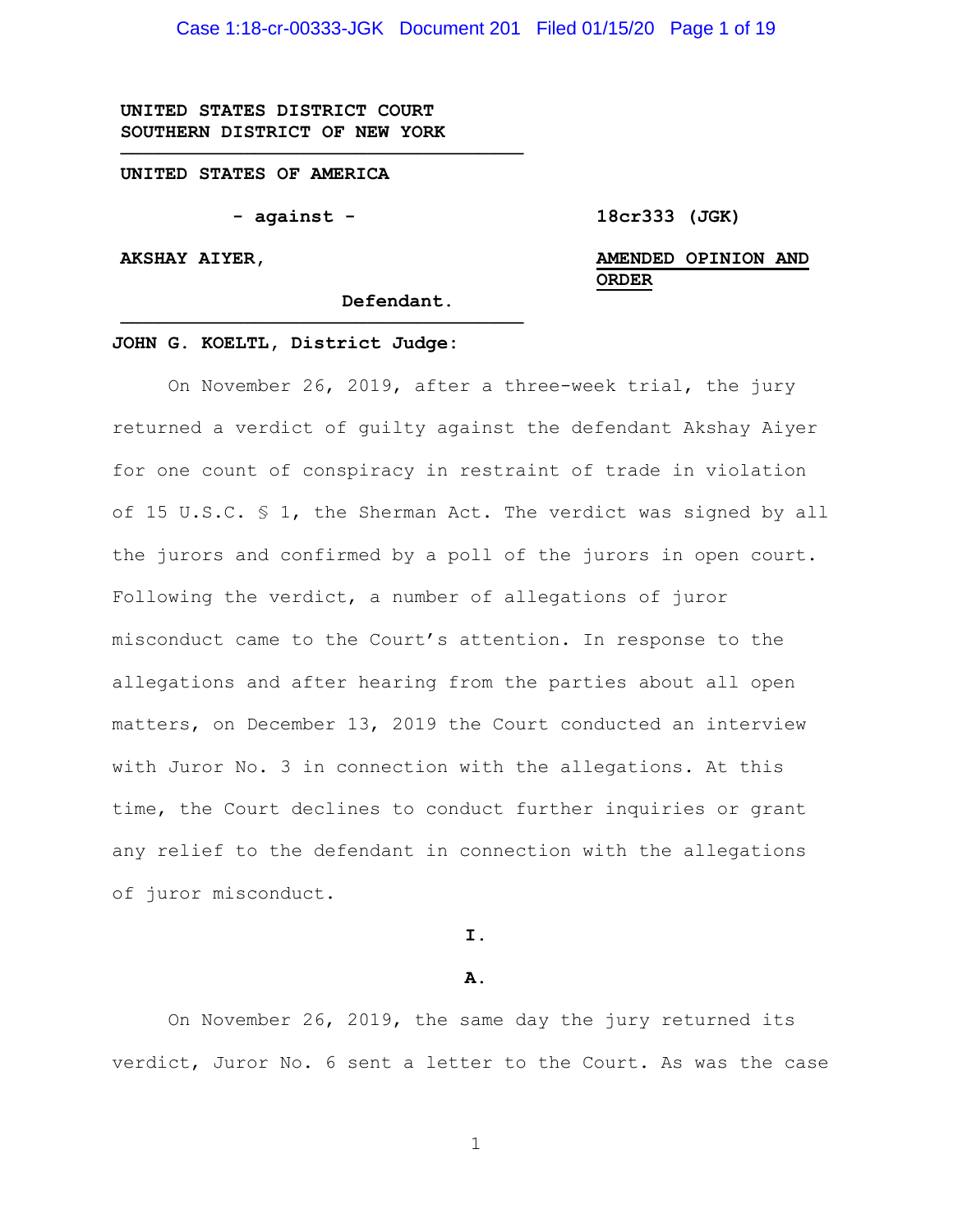## Case 1:18-cr-00333-JGK Document 201 Filed 01/15/20 Page 2 of 19

for all jurors, Juror No. 6 had signed the verdict form and responded to the poll in open court affirming the verdict.

The letter made a series of allegations. Some of the allegations were that other jurors pressured Juror No. 6 into voting for a guilty verdict and that Juror No. 6 eventually acquiesced. The letter also described an incident in which Juror No. 5 asked Juror No. 6 if Juror No. 6 had taken the elevator with the defendant. The comment occurred after Juror No. 6 tried to request evidence during deliberation to support his concerns with a guilty verdict. The letter reported that at another time, Juror No. 3 noted that the defendant and someone in the gallery whom the juror mistook for the defendant's brother, smiled at a good defense examination of a witness. At that time, Juror No. 3 allegedly had commented: "They smile now, but they wouldn't be smiling at the end of this." The letter also described comments made by Juror No. 3 about the Court's instructions not to consult outside sources during the trial. Allegedly, at one point during the trial, Juror No. 6 overheard Juror No. 3 say to Juror No. 1: "The judge said we cannot talk about or lookup information about the case, he never said that my girlfriend can't" and "even my boss looked up the case." Additionally, Juror No. 3 allegedly stated at another point that "he had looked up information on members of the counsel, . . . and one member of the counsel looked skinny in her picture." Finally,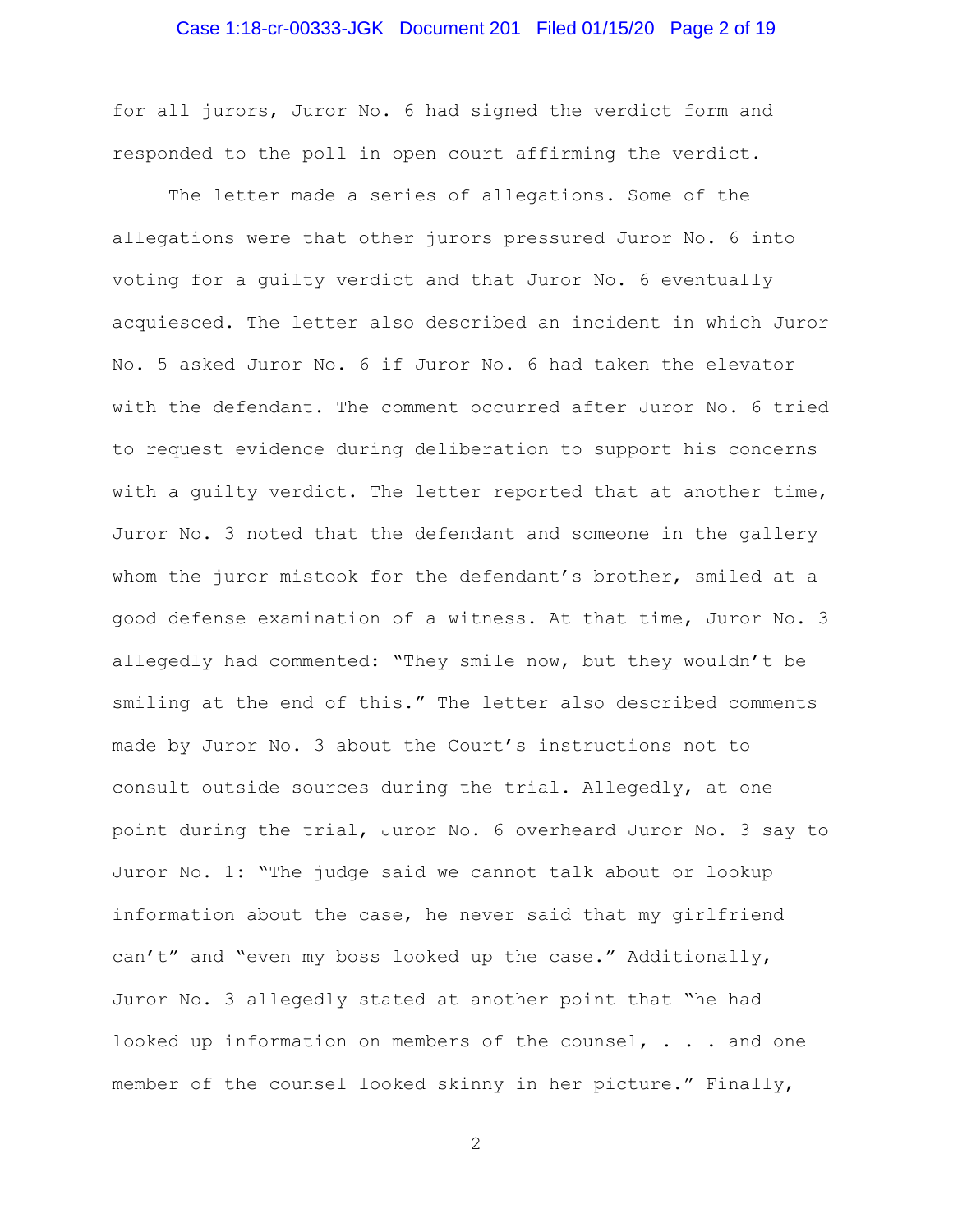# Case 1:18-cr-00333-JGK Document 201 Filed 01/15/20 Page 3 of 19

the letter suggested that various jurors were puzzled by the Court's instructions during deliberation and that most of the deliberation was spent trying to understand what the Court's instructions meant on various issues of law.

After the Court brought the letter to the attention of the parties, the parties made submissions to the Court. In one submission, the defense brought to the attention of the Court another instance of alleged juror misconduct about which the defense became aware only after Juror No. 6's letter. The allegation was that Juror No. 4 had recorded a number of podcasts during and after the trial as part of a standing weekly podcast series that Juror No. 4 released on Spotify, YouTube, and the Apple Podcast Application. For portions of these podcasts, Juror No. 4 referred to his jury service and commented on certain aspects of the case. During the trial, Juror No. 4 recorded three podcasts. His trial-related discussions primarily concerned his dismay at having been selected as a juror, the fact that it was boring to be a juror, and the fact that the judicial system should not be set up in such a way that defendants are sent to prison, or not, based upon the decision of jurors who are often bored and do not wish to be present in court. In the mid-trial podcasts, Juror No. 4 frequently mentioned the fact that he wished to say more about the trial but that he did not know how much he was allowed to say during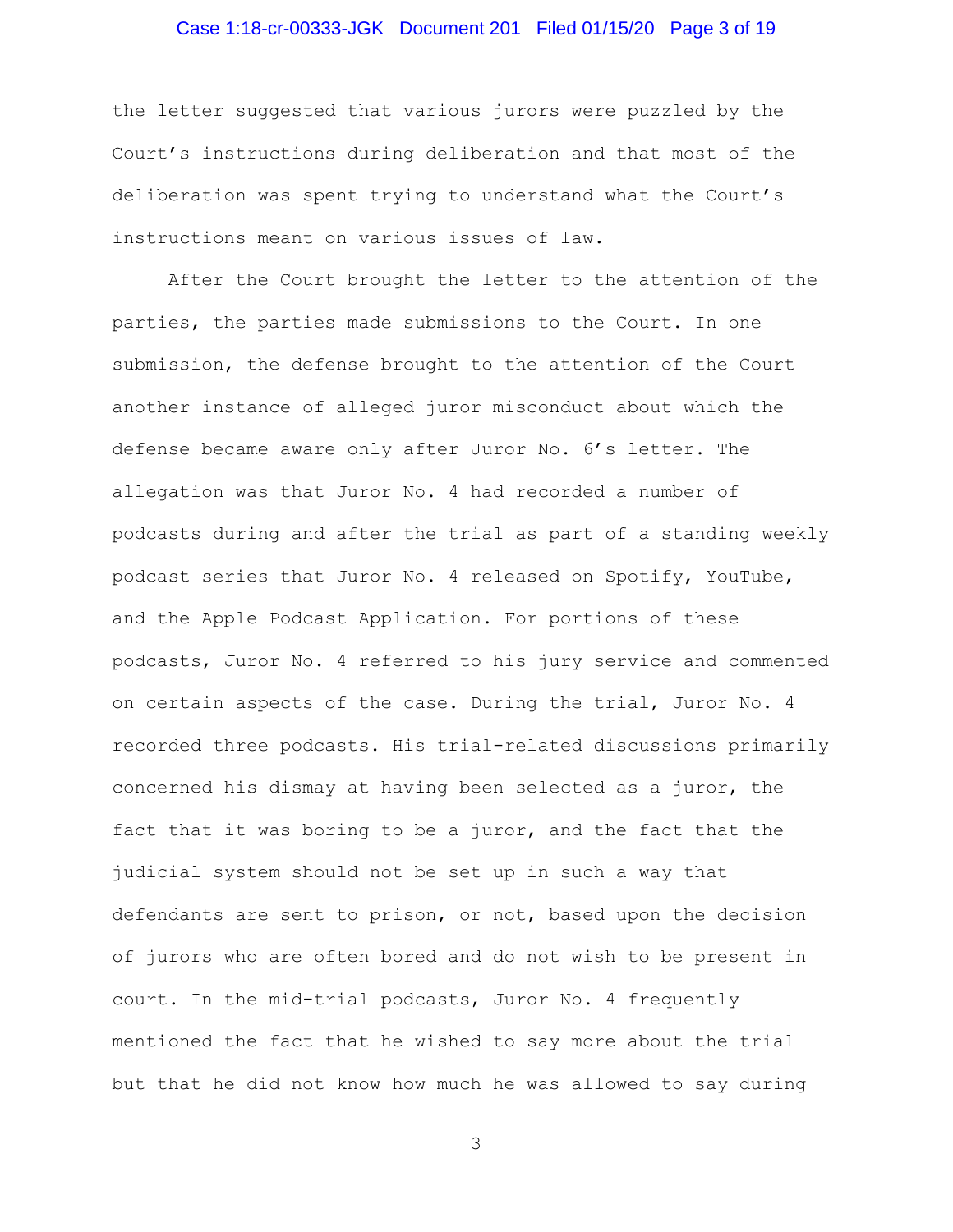#### Case 1:18-cr-00333-JGK Document 201 Filed 01/15/20 Page 4 of 19

the trial. Therefore, he stated repeatedly that he would save many of his observations until the trial had concluded.

In the one post-trial podcast in which he discussed his service, the Juror discussed briefly the fact that the defendant had been found guilty, that the Juror believed the defendant was, in fact, guilty, and that the Juror nonetheless felt badly that the defendant would be sent to prison. To the extent the Juror discussed the trial beyond that, the Juror spent the bulk of the post-trial podcasts making a number of comments about the physical appearance and demeanor of counsel for both parties, the trial judge, and the Court's staff.

All the podcasts were recorded by the Juror and consisted of the Juror talking uninterrupted for about an hour without soliciting comments from any person or speaking with any other person.

Additionally, it was brought to the attention of the Court that Juror No. 4 and Juror No. 3 had connected on social media after the trial.

#### **B.**

Thus, the Court became aware of the following four categories of allegations of juror misconduct after the verdict was returned: 1) the allegations of juror bias against the defendant as described in Juror No. 6's letter; 2) allegations of misconduct during deliberation, including that Juror No. 6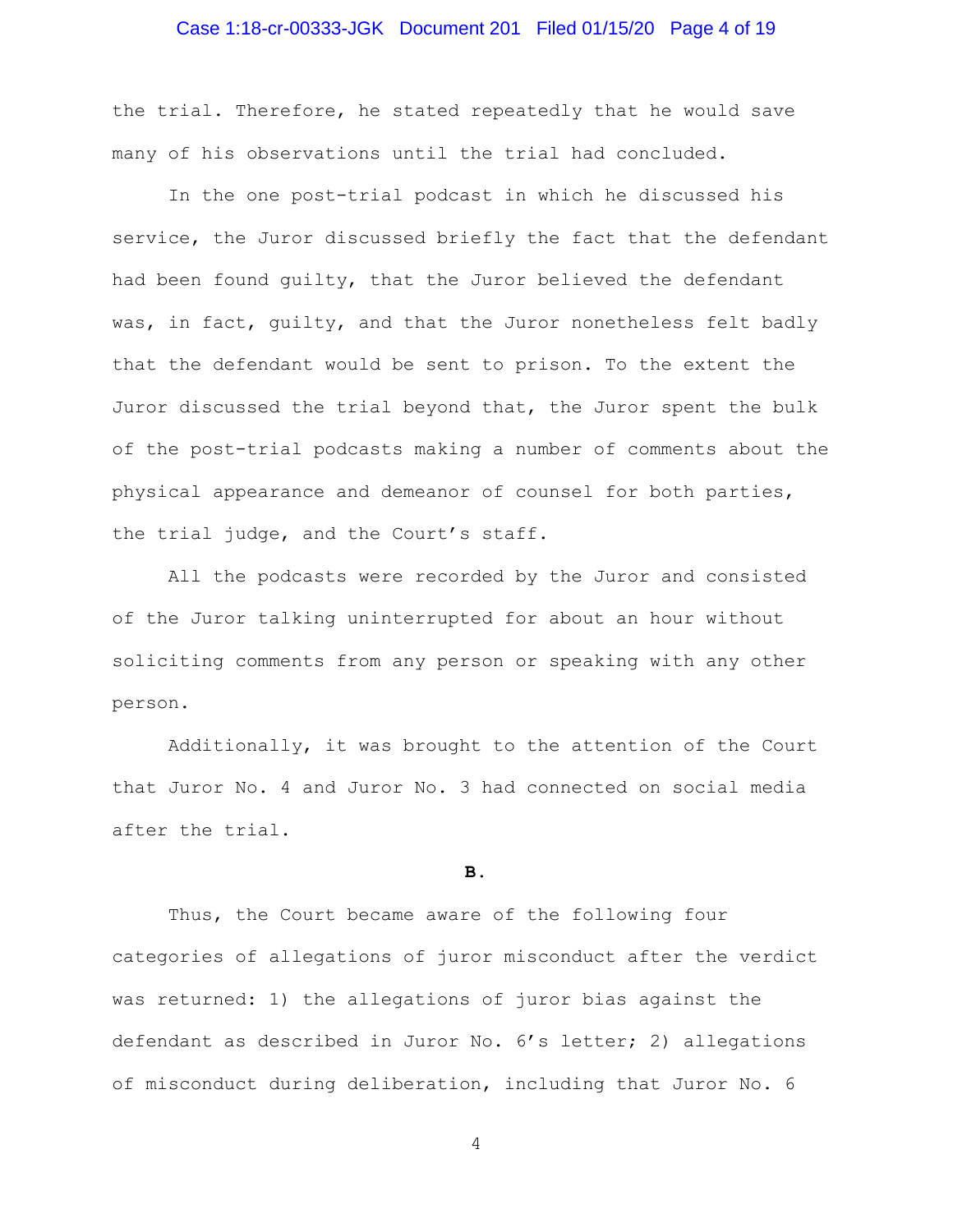# Case 1:18-cr-00333-JGK Document 201 Filed 01/15/20 Page 5 of 19

was pressured during deliberations to return a guilty verdict and not to inquire about further evidence, as well as allegations of juror confusion during deliberations; 3) allegations that extraneous information about the case and parties reached Juror No. 3 during the course of the trial, including, but not limited to, a picture of defense counsel; and 4) allegations that Juror No. 4's social media use during and after trial constitutes misconduct, namely the podcasts he put out during and after trial and the fact that he connected with Juror No. 3 through social media after the trial.

The first, second, and fourth categories did not require further inquiry for reasons explained below. The third category did require further inquiry. After conducting an interview with Juror No. 3, the Court ended the post-verdict inquiry for reasons explained below.

#### **II.**

The standard for conducting a post-verdict inquiry into allegations of juror misconduct is high because of the real risk that jurors may be harassed following a verdict and because our system of criminal justice depends upon jurors deliberating in private, secure in the knowledge that their deliberations will not become public. See Tanner v. United States, 483 U.S. 107, 119-21 (1987); United States v. Moon, 718 F.2d 1210, 1234 (2d Cir. 1983) ("[C]ourts are, and should be, hesitant to haul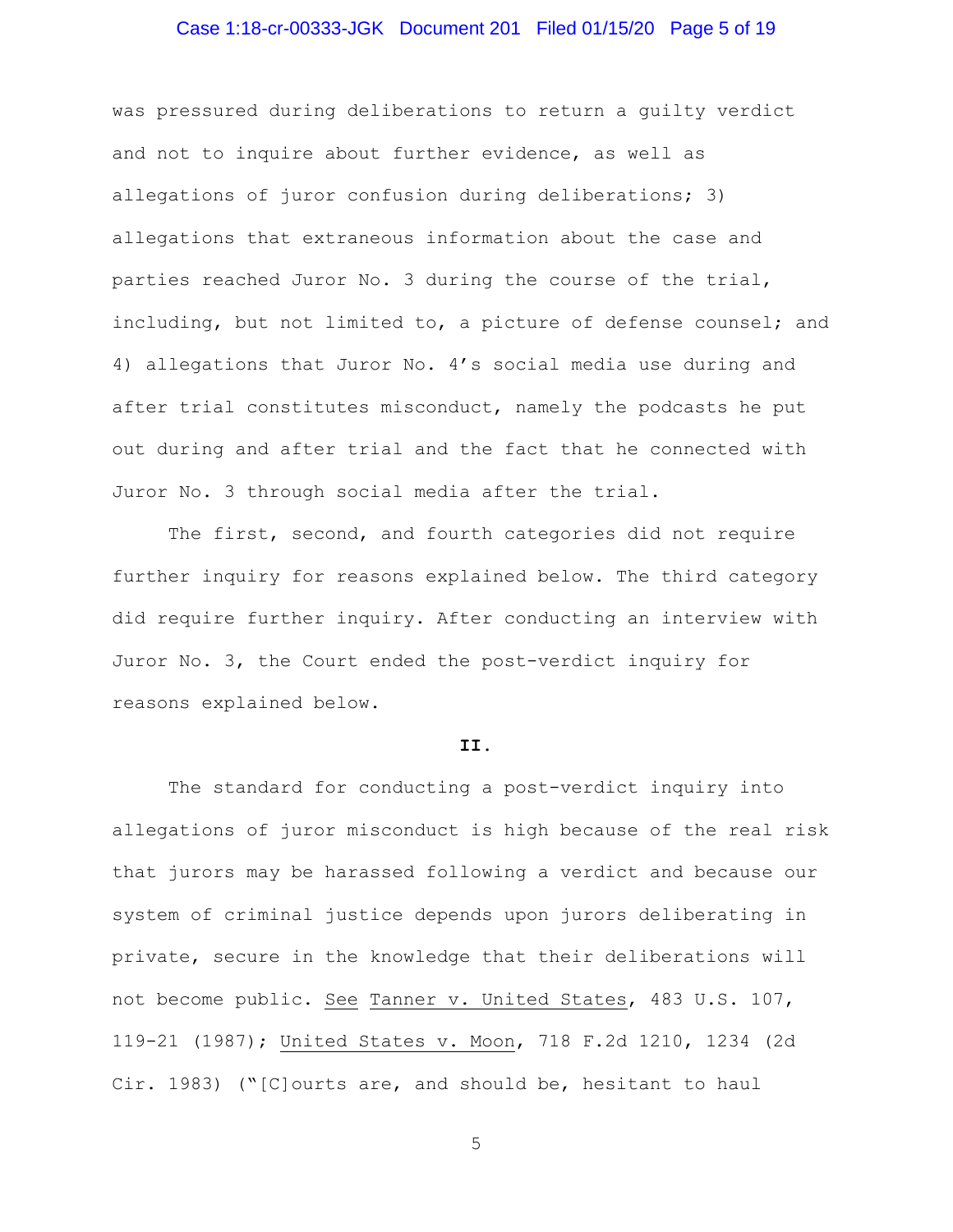# Case 1:18-cr-00333-JGK Document 201 Filed 01/15/20 Page 6 of 19

jurors in after they have reached a verdict in order to probe for potential instances of bias, misconduct or extraneous influences."). At the same time, certain allegations of juror misconduct, such as allegations of racial animus on the part of any juror or allegations that the jurors considered extraneous prejudicial information not admitted at trial, may implicate a defendant's Sixth Amendment rights. See Peña-Rodriguez v. Colorado, 137 S. Ct. 855, 871 (2017) (racial animus); Bibbins v. Dalsheim, 21 F.3d 13, 16-17 (2d Cir. 1994) (extraneous information).

To protect both interests, the defendant's Sixth Amendment rights and the public's interest in the confidentiality of jury deliberations, "a post-verdict inquiry into allegations of such misconduct is only required 'when there is clear, strong, substantial and incontrovertible evidence that a specific, nonspeculative impropriety has occurred which could have prejudiced the trial of a defendant.'" United States v. Baker, 899 F.3d 123, 130 (2d Cir. 2018) (alterations omitted) (quoting Moon, 718 F.2d at 1234). "Allegations of impropriety must be 'concrete allegations of inappropriate conduct that constitute competent and relevant evidence,' though they need not be 'irrebuttable because if the allegations were conclusive, there would be no need for a hearing.'" Baker, 899 F.3d at 130-31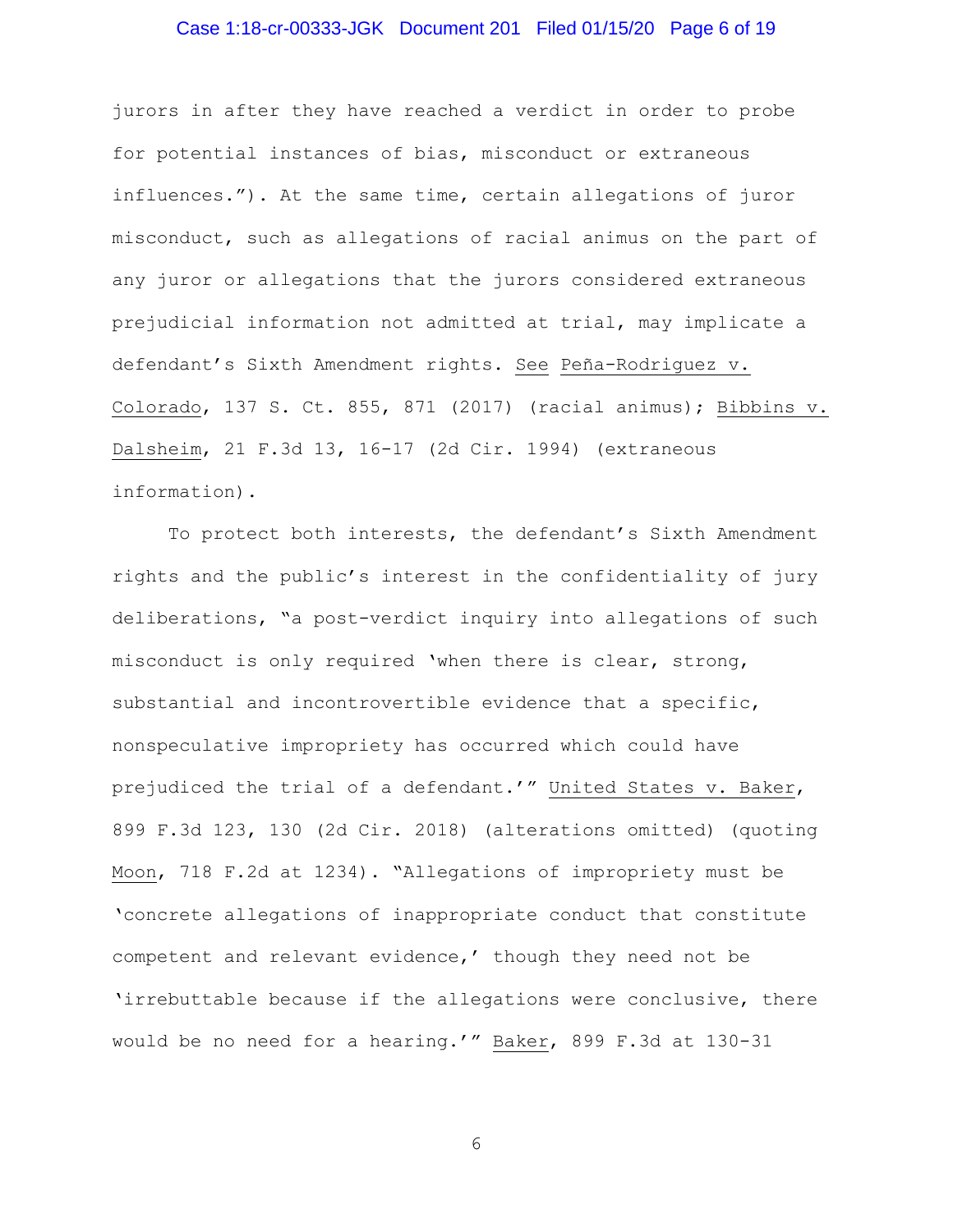## Case 1:18-cr-00333-JGK Document 201 Filed 01/15/20 Page 7 of 19

(alterations omitted) (quoting United States v. Ianniello, 866 F.2d 540, 543 (2d Cir. 1989)).

#### **A.**

With respect to the first, second, and fourth categories, the allegations are not the kind of "clear, strong, substantial and incontrovertible evidence that a specific nonspeculative impropriety has occurred which could have prejudiced the trial of a defendant." Moon, 718 F.2d at 1234.

#### **1.**

The allegations of juror bias arise from two specific allegations in Juror No. 6's letter. First, there is the comment that Juror No. 5 made to Juror No. 6 during deliberations after Juror No. 6 tried to request evidence to support his concerns with a guilty verdict, namely "Did Akshay took [sic] the elevator with you?" while other jurors allegedly laughed and made jokes. Second, there is the comment that Juror No. 3 made during the trial when he saw the defendant and someone Juror No. 6 believed was the defendant's brother<sup>1</sup> smiled during parts of the defense counsel's cross examination, that "they smile now, but they wouldn't be smiling at the end of this." Defense counsel reads into these comments a suggestion that Jurors No. 3 and 5 were biased against the defendant on the basis that the

 $\overline{a}$ 

 $1$  Defense counsel has indicated in its submissions that the person was not in fact the defendant's brother.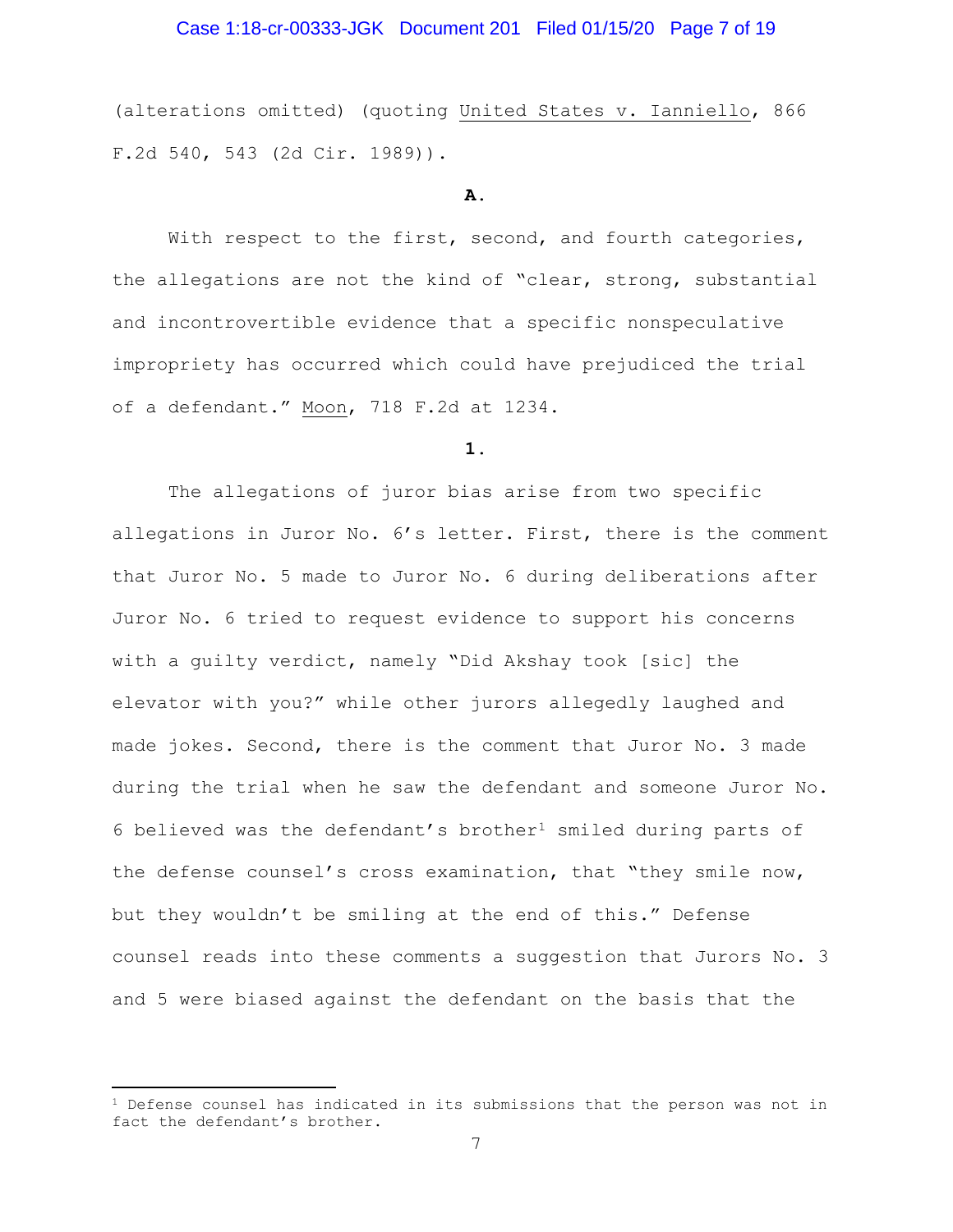# Case 1:18-cr-00333-JGK Document 201 Filed 01/15/20 Page 8 of 19

defendant is of Asian ancestry. However, there is nothing at all in the remarks that suggests any racial bias.

These comments do not rise to a "clear statement that indicates [a juror] relied on racial stereotypes or animus to convict a criminal defendant." Peña-Rodriguez, 137 S. Ct. at 869. The comments themselves contain no hint of racial bias and the defense charge of racial animus is rank speculation. See Baker, 899 F.3d at 133 (finding that speculation about a juror's comment, which "could possibly indicate that the juror determined" guilt on racial animus did not meet the "narrow exception to the no-impeachment rule" in Peña-Rodriguez).

Nor does the comment by Juror No. 3 that the defendant "wouldn't be smiling at the end of this" suggest any kind of pre-trial bias, ethnic or otherwise, that would rise the level of clear evidence needed to require a post-trial evidentiary hearing. The comment does not rise to the level of the comment at issue in United States v. Haynes, in which an alternate juror reported that, prior to deliberations, "some of the women on the jury had said that [the defendant] might be guilty, [because] she's here." 729 F.3d 178, 191 (2d Cir. 2013). Moreover, the comments in Haynes were brought to the Court's attention before the jury reached its verdict, and therefore inquiry into those comments did not implicate the important cautions against postverdict inquiries. See id. In any event, the comment in this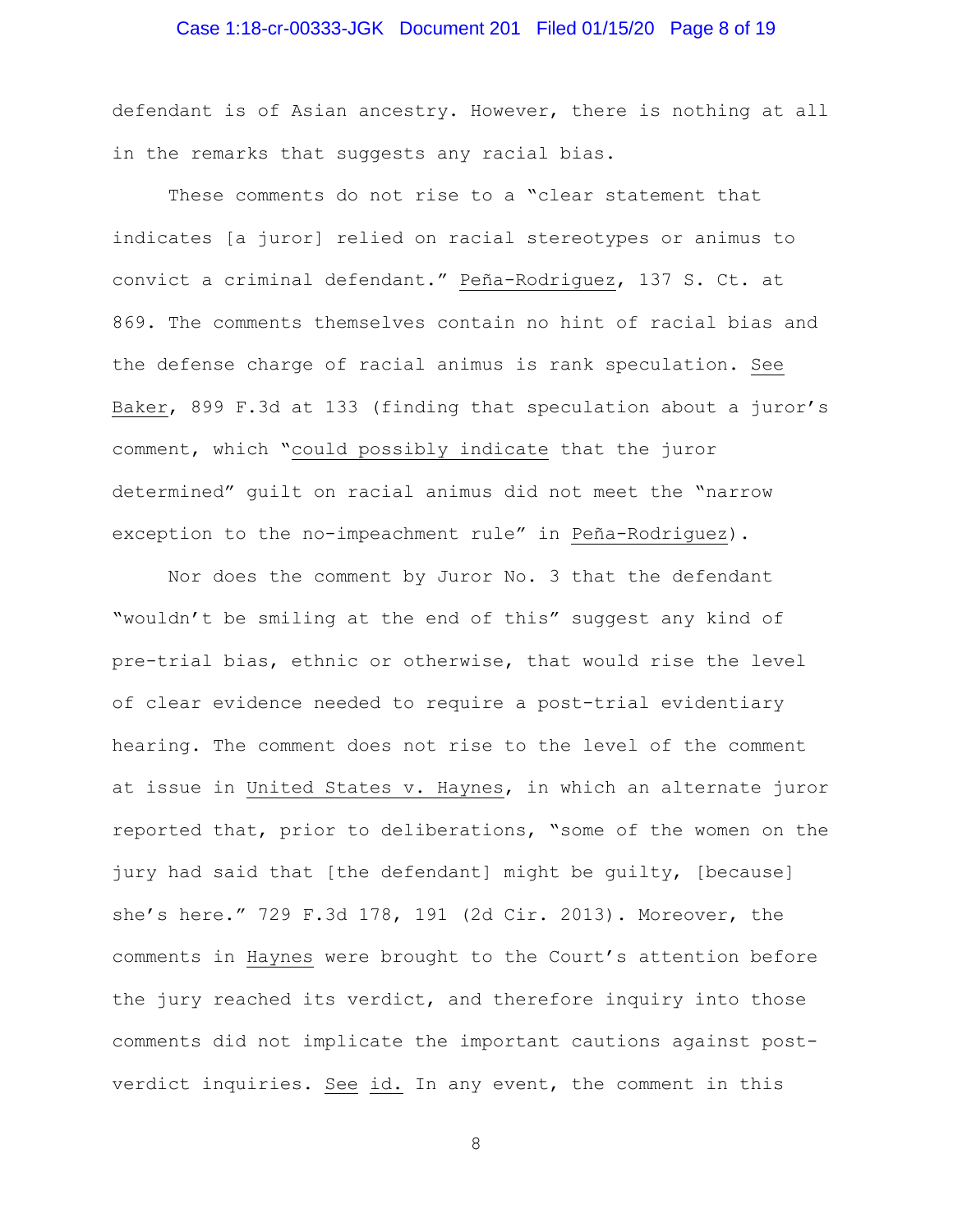## Case 1:18-cr-00333-JGK Document 201 Filed 01/15/20 Page 9 of 19

case does not demonstrate pre-existing bias against the defendant, but rather demonstrates a Juror's contemporaneous view of the evidence. And the comment falls far short of the comment in Baker, in which there was an allegation that, after the trial was over, a Juror said that "he knew the defendant was guilty the first time he saw him." Baker, 899 F.3d at 134. The Second Circuit Court of Appeals found that even that comment did not necessitate a post-trial inquiry. See id.

In short, the allegations of juror bias are speculative and do not meet the standards set forth in Peña-Rodriguez and Baker for impeaching the verdict or conducting a further inquiry.

#### **2.**

As for the second category of allegations, that Juror No. 6 was pressured during deliberations to vote for a guilty verdict, those allegations do not rise to the level of coercion that would be sufficient to conduct a post-verdict inquiry or to impeach the verdict. The allegations of intrajury pressure are not specific enough to require a post-verdict inquiry. See United States v. Sattar, 395 F. Supp. 2d 66, 76-77 (S.D.N.Y. 2005), aff'd sub nom., United States v. Stewart, 590 F.3d 93 (2d Cir. 2009). It is true that the Second Circuit Court of Appeals has suggested that in extreme circumstances, allegations of intrajury pressure may rise to the level necessary to impeach the verdict, such as "credible allegations of threats of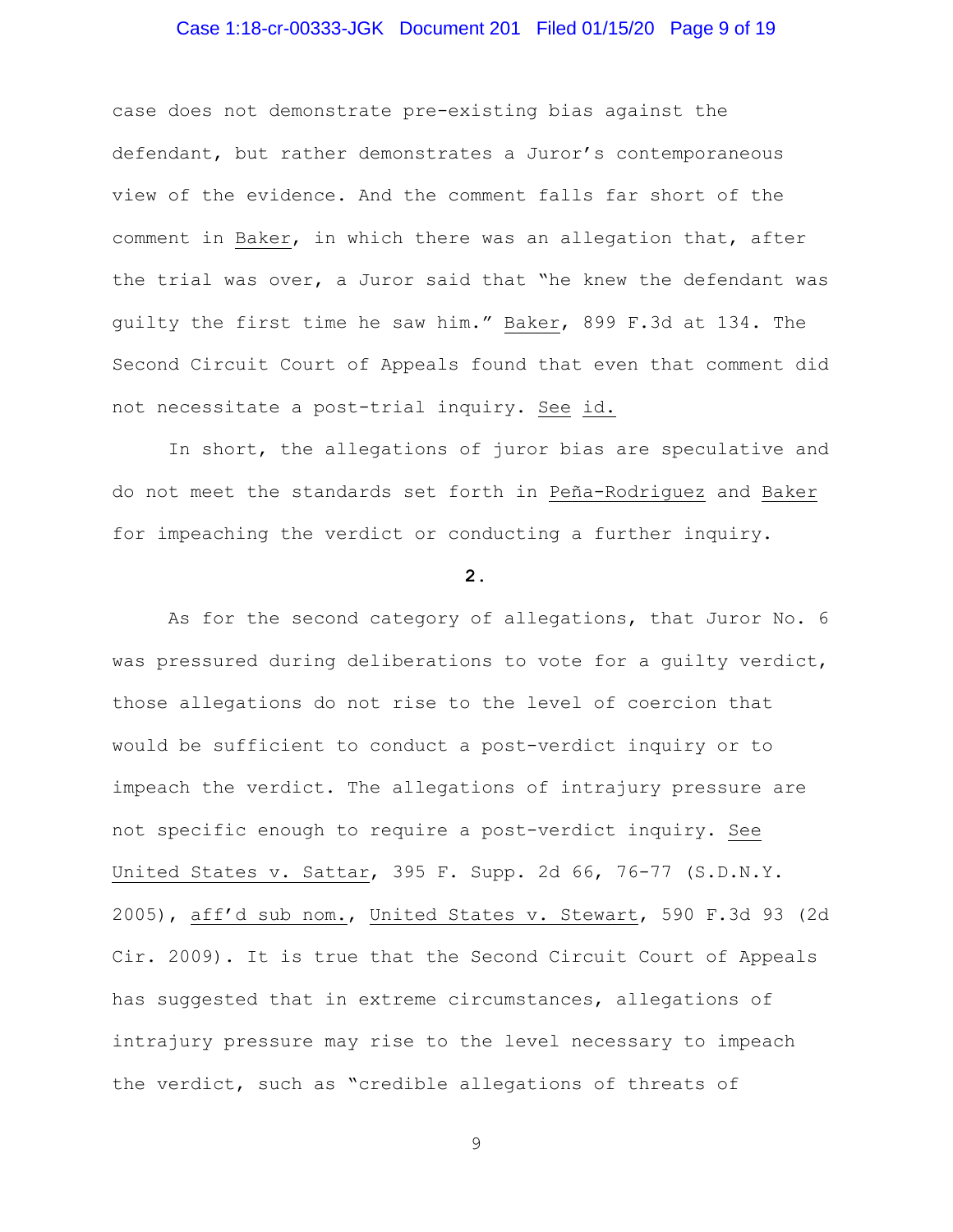## Case 1:18-cr-00333-JGK Document 201 Filed 01/15/20 Page 10 of 19

violence leveled by one juror by another[.]" Anderson v. Miller, 346 F.3d 315, 327 (2d Cir. 2003). In general, however, mere intrajury verbal pressure is not an "outside influence" for purposes of an inquiry of juror misconduct and "vague and conclusory" allegations of intrajury pressure will not give rise to a post-verdict inquiry. See United States v. Yeagley, 706 F. Supp. 2d 431, 434-35 (S.D.N.Y. 2010); Sattar, 395 F. Supp. 2d at 76-77.

Further, in this case, Juror No. 6 eventually voted guilty, signed the verdict form, and affirmed his verdict when polled by the Court. The juror never brought any concerns to the Court's attention during jury deliberations. The stability of jury verdicts would be imperiled if any dissatisfied juror could vote with the other jurors and then upset a unanimous verdict solemnly arrived at and affirmed in open court by the simple expedient of alleging pressure after the jury was discharged. See id.

Nor do allegations that the jury was confused by certain legal principles in this case warrant further inquiry. Those matters pertain to the jurors' mental processes and should not become the subject of inquiry absent extraordinary circumstances not present in this case. See Yeager v. United States, 557 U.S. 110, 122 (2009) ("Courts properly avoid such explorations into the jury's sovereign space[.]"); Tatum v. Jackson, 668 F. Supp.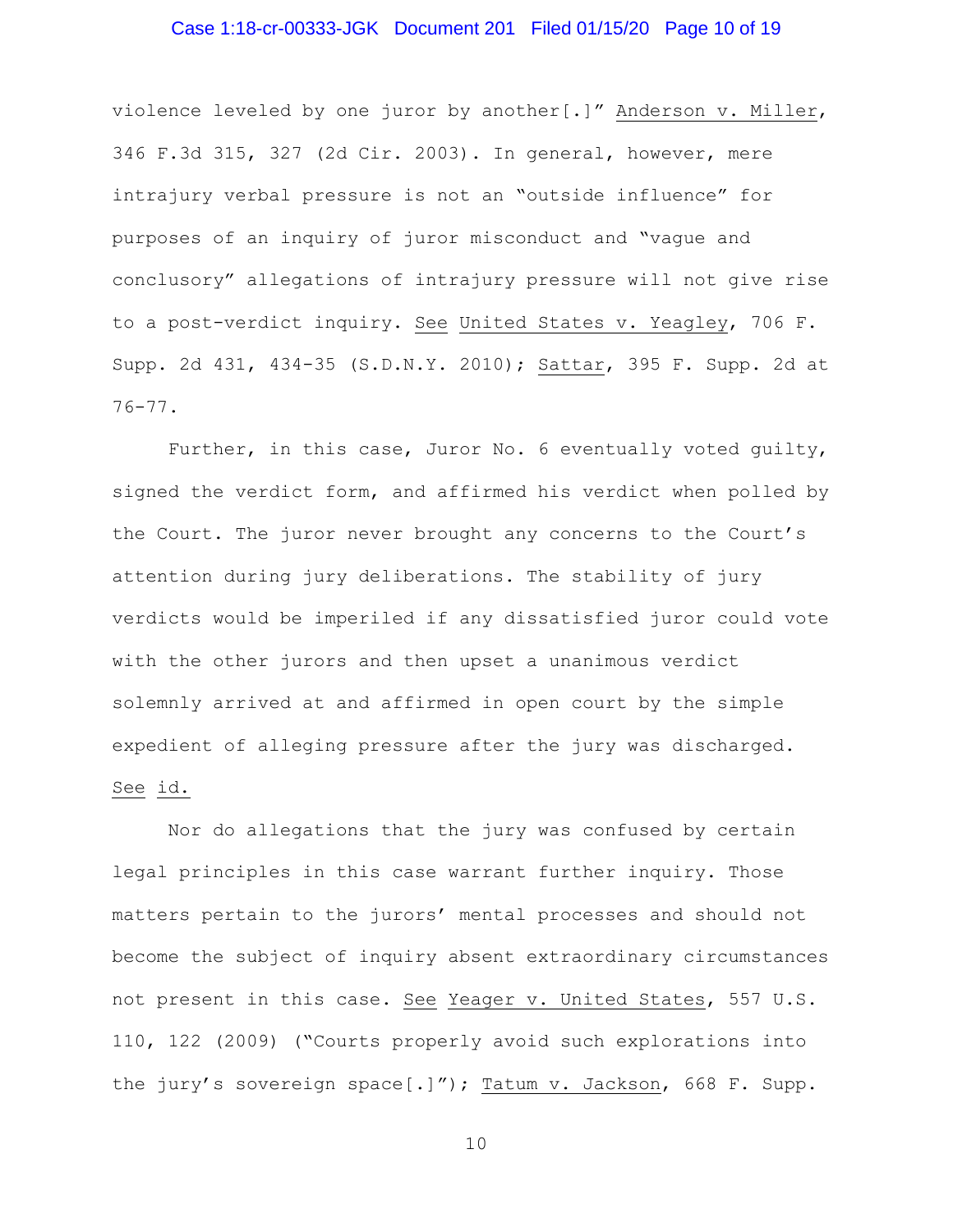## Case 1:18-cr-00333-JGK Document 201 Filed 01/15/20 Page 11 of 19

2d 584, 594 (S.D.N.Y. 2009) (refusing to overturn a verdict on the basis of alleged juror confusion). Moreover, there was no suggestion during deliberations that the jurors were confused in any way, such as a note to the Court requesting clarification on some point. The post hoc misgivings of a single juror are an insufficient basis to conduct a post-verdict inquiry.

#### **3.**

The fourth category of allegations related to Juror No. 4's social media use also does not raise any concerns that necessitate a post-verdict inquiry. In certain circumstances, a juror who connects with other jurors over social media or makes public comments about the trial over social media may threaten a defendant's Sixth Amendment right to an impartial jury. See United States v. Ganias, 755 F.3d 125, 132 (2d Cir. 2014). However, the use of social media alone is not, without more, prejudicial to the defendant because "[a] mistrial or other remedial measure is required only if juror misconduct and actual prejudice are found." United States v. Cox, 324 F.3d 77, 86 (2d Cir. 2003); see also United States v. Feng Ling Liu, 69 F. Supp. 3d 374, 385-86 (S.D.N.Y. 2014) (finding no prejudice when jurors made public tweets during and after the trial because the nature of the communications did nothing to indicate that the jurors did not deliberate impartially or take their civic duties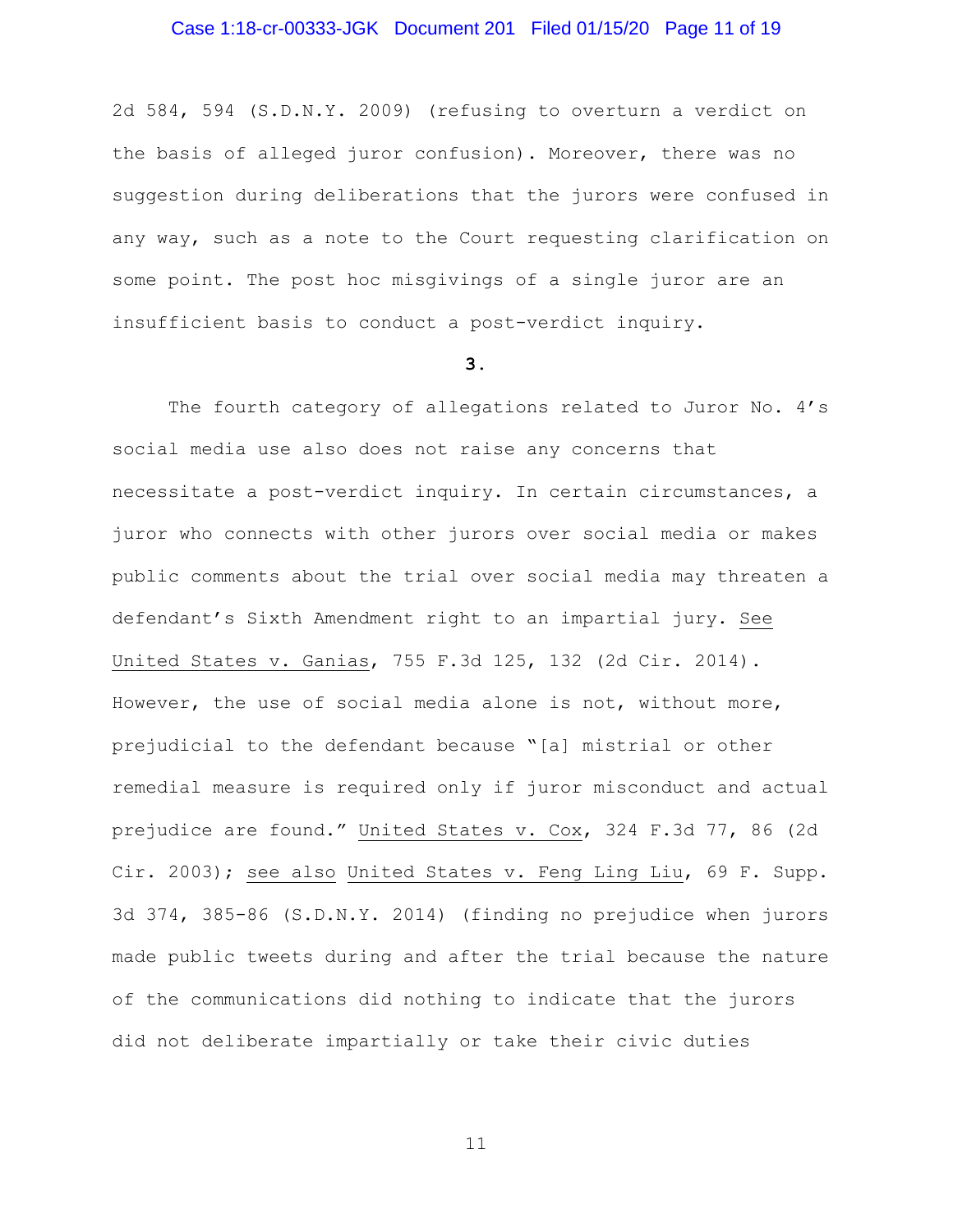seriously), aff'd sub nom., United States v. Feng Li, 630 F. App'x 29 (2d Cir. 2015).

The Court has reviewed Juror No. 4's mid-trial and posttrial podcasts cited by the defense. The Juror's mid-trial podcasts did not contain any evidence of prejudice or evidence that the Juror did not deliberate fairly and impartially. Juror No. 4 stated repeatedly that he would refrain from discussing the case during the trial because he did not know the extent to which he was allowed to discuss the trial. Rather, Juror No. 4 stated that he would write his thoughts down in order to discuss after the trial concluded. The Juror did not discuss the facts of the case itself and mostly complained about jury duty and his levels of boredom. Nothing in his statements indicated bias against the defendant. Moreover, he stated explicitly that he would be unbiased in deliberations, at the end of the day. He also said that he understood the gravity of his role and that he would render a fair and just decision. In another podcast, he said that he was going to be fair and would not say the defendant was guilty if the defendant was not or that the defendant was not guilty if it was not true. Nothing that Juror No. 4 discussed during his mid-trial podcasts could be construed as indicating any bias towards the defendant and it did not amount to prejudice. See Feng Ling Liu, 69 F. Supp. 3d at 385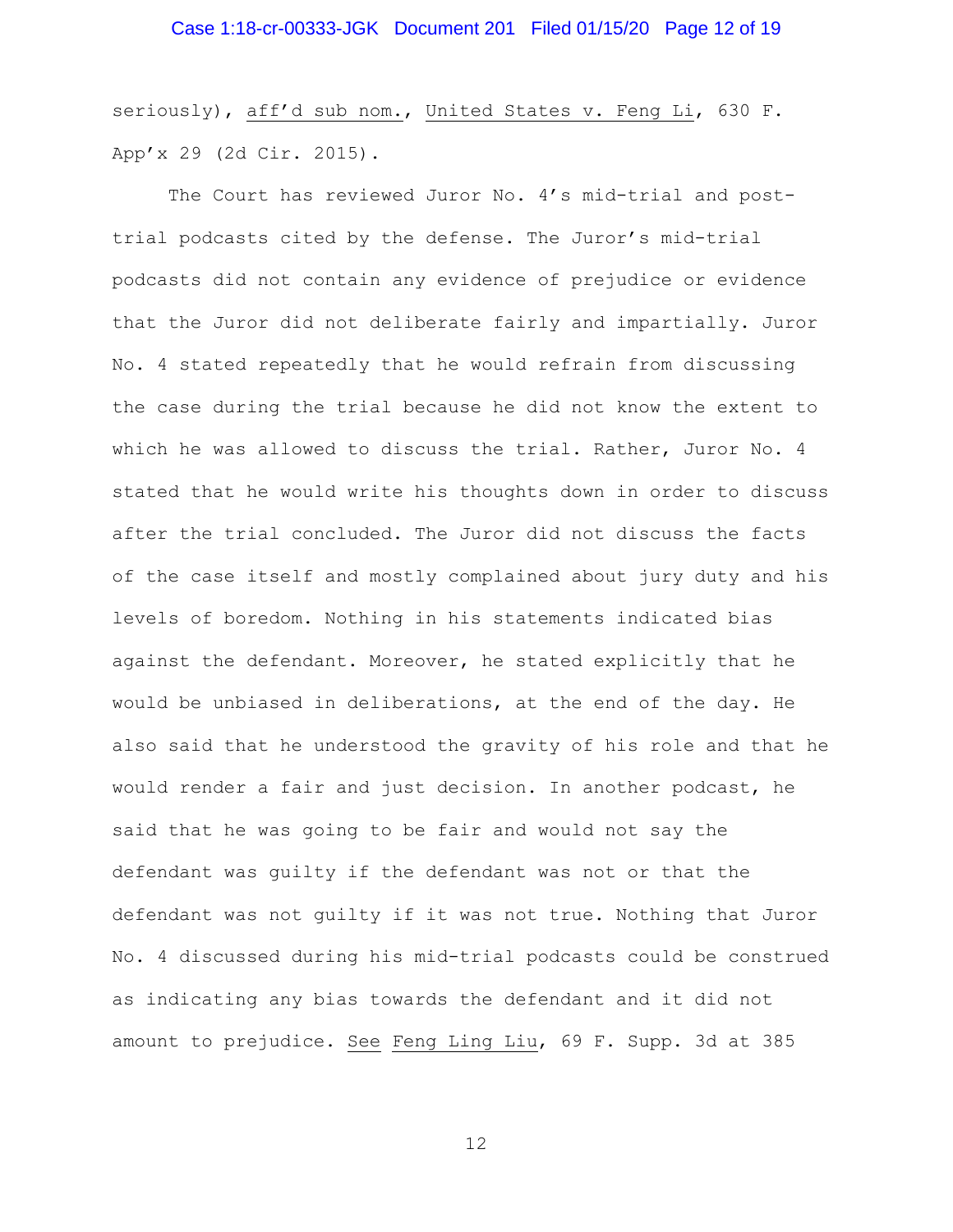# Case 1:18-cr-00333-JGK Document 201 Filed 01/15/20 Page 13 of 19

(discussing juror tweets in which "an actual showing or reasonable inference of bias" was absent).

To the extent that the Juror's comments indicate that he may not have been paying full attention during the trial or that he was bored, his comments appeared to be hyperbolic exaggerations made in the course of what the Juror describes as a comedy podcast. Moreover, those comments are undermined by the Court's own observations of the Juror during trial in which he appeared to be attentive. See United States v. Steele, 390 F. App'x 6, 14 (2d Cir. 2010) ("[T]he trial judge is in a unique position to ascertain an appropriate remedy, having the privilege of 'continuous observation of the jury in court.'") (quoting United States v. Panebianco, 543 F.2d 447, 457 (2d Cir. 1976)).

The Juror's post-verdict statements likewise do not indicate that the Juror was biased against the defendant or that anything occurred during the trial or deliberations that was prejudicial to the defendant and that would warrant a postverdict inquiry. In the post-verdict podcast, the juror spent most of the time describing the mannerisms and physical attributes of counsel for the parties and the Court's staff. The Juror also noted that the defendant had been convicted. To the extent the Juror revealed anything about deliberations or his personal feelings about the verdict, the Juror stated, in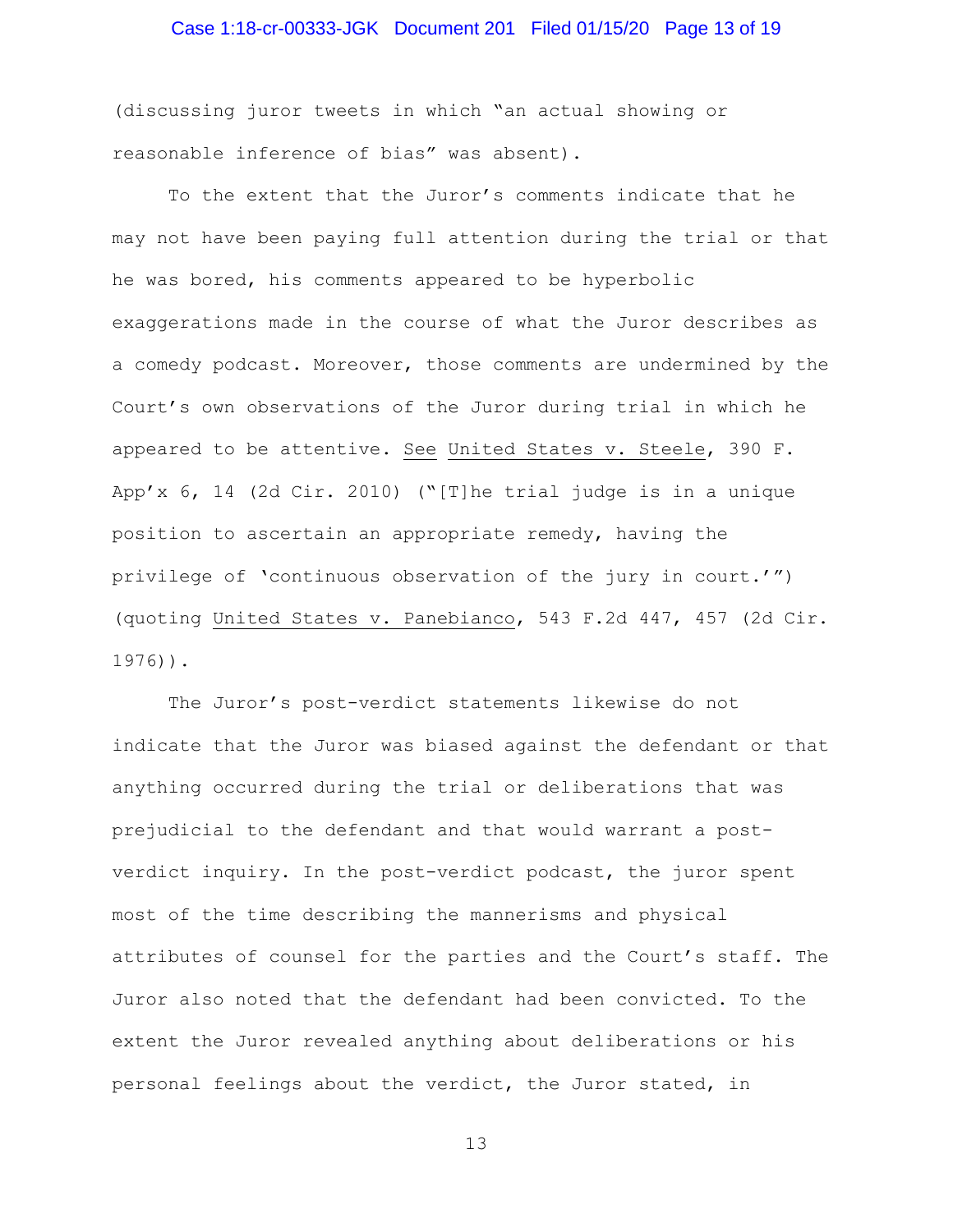## Case 1:18-cr-00333-JGK Document 201 Filed 01/15/20 Page 14 of 19

substance and in between jokes on the topic, that he did not feel good about the fact that the jury convicted the defendant and sent the defendant to prison.

In short, nothing spoken by Juror No. 4 during his podcasts suggests that he was biased against the defendant or that the defendant was prejudiced by Juror No. 4's podcasts in a way that would necessitate a post-verdict inquiry. Indeed, the Juror's YouTube channel indicates that his podcasts receive very little publicity, and that at most several dozen people listen to each, making the podcasts even less capable of causing prejudice to the defendant.

Moreover, the fact that Juror No. 3 and Juror No. 4 may have connected on social media after the trial does not demonstrate prejudice to the defendant. There is no indication that they discussed the case or the defendant at all during the trial. There is therefore no showing of prejudice or the possibility of prejudice based on Juror No. 4's social media activities and therefore no need for the Court to conduct a further inquiry.

**B.**

The third category of allegations raised a different question because it was the only one of the four categories that raised a real possibility that "extraneous prejudicial information was improperly brought to the jury's attention."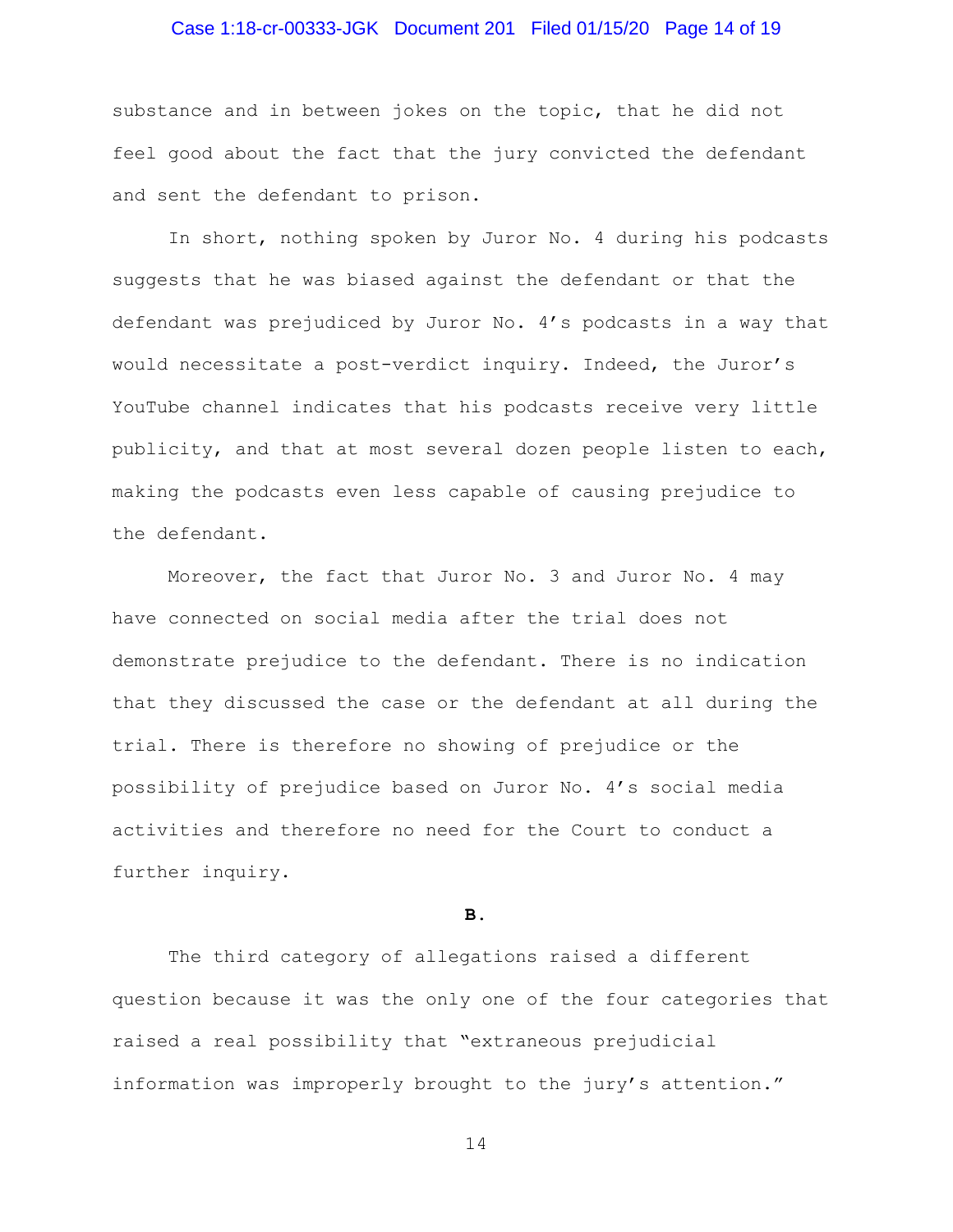## Case 1:18-cr-00333-JGK Document 201 Filed 01/15/20 Page 15 of 19

Fed. R. Evid. 606(b)(2)(A). In particular, the second category contained allegations that Juror No. 3 had looked up information about defense counsel, which raised a possibility that he had conducted further outside research during the case in violation of the Court's repeated instructions. Additionally, there were allegations that Juror No. 3's girlfriend and boss had looked up information about the case. Because these allegations fell into a "narrow" exception for extraneous information, see Bibbins, 21 F.3d at 17, the Court conducted an interview with Juror No. 3 on December 13, 2019 to determine whether any extraneous information came to the Juror's attention and if so whether the information was the kind that could be classified as prejudicial.

The Court was mindful, when conducting the interview, not to allow the juror to "go on to testify about the effect of that information on the juror's mental processes or the jury's deliberations." Id. The Court invited the parties to submit questions to the Court before the interview. Counsel for the defense and the Government were present for the on-the-record interview and, after the interview, out of the presence of the juror, the Court asked if there were any further questions for the juror and there were none.

At the interview, the Court asked whether Juror No. 3 had done any research into the case or about any of the parties or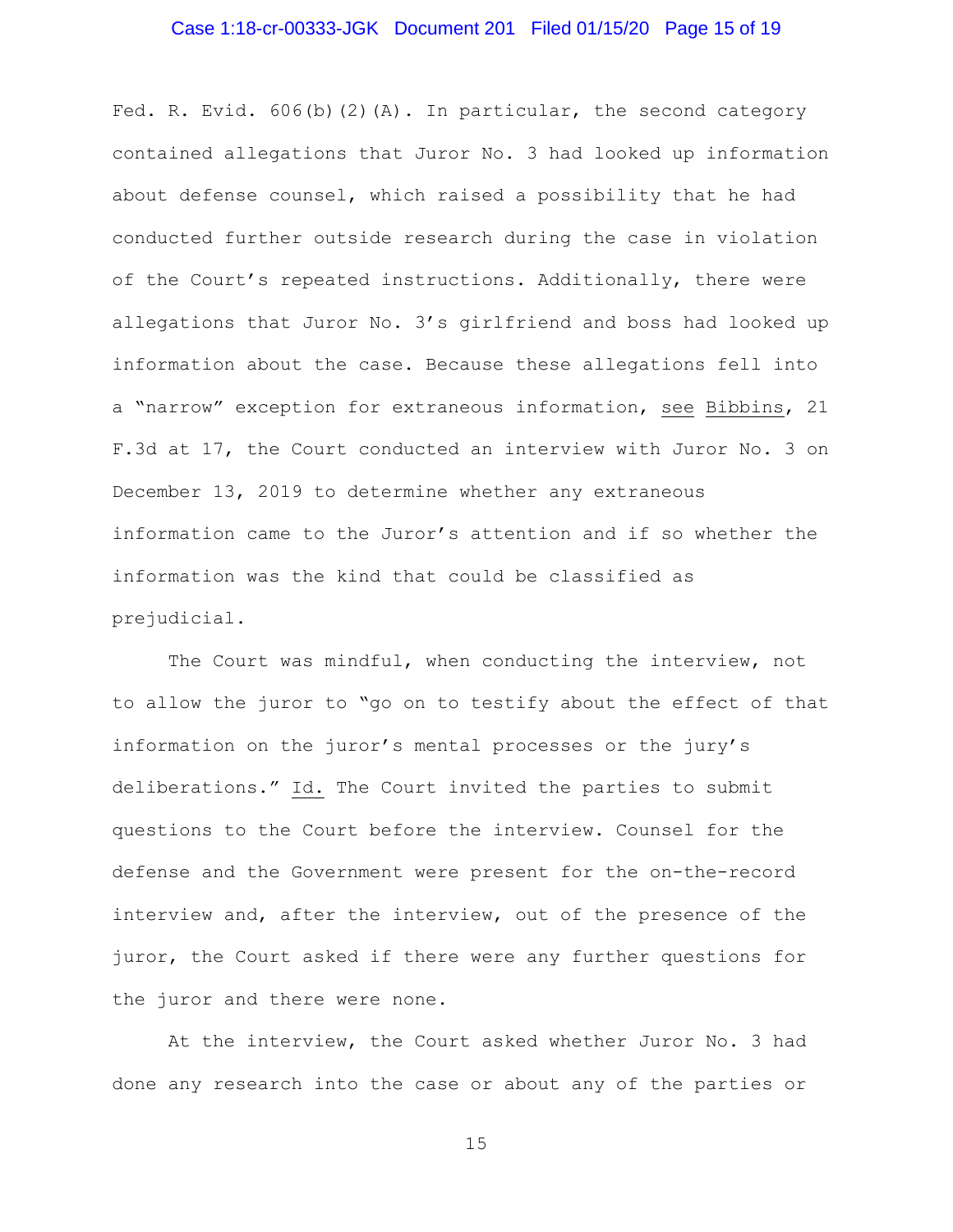### Case 1:18-cr-00333-JGK Document 201 Filed 01/15/20 Page 16 of 19

lawyers. The Juror answered that he had not done any research into the case during the trial and that he had followed the Court's instructions throughout the course of the trial and deliberations. The Juror explained that after the case was over, he learned that his office manager, who had received letters from the Court informing her that the Juror would be away from work, had conducted some research into the trial. The Juror also noted that his father, for whom he worked, saw the letter from the Court about the Juror's service, and that he was therefore aware of the title of the case. The Juror further explained that the Juror looked at something once the trial was over, but that he had not looked at any outside sources during the course of the trial. Additionally, the Juror explained that during the course of the trial, some of the jurors would comment on the physical appearance and trial mannerisms of the lawyers. The Juror also explained that on one occasion his girlfriend asked him about the case, but he told her he was not allowed to speak about it. Finally, the Juror volunteered that on the day of the verdict, he overheard some of the Marshals assigned to the trial courtroom commenting on how much certain expert witnesses called by the parties were paid.

There is no basis to pursue any further inquiries of any of the jurors. At this time, the inquiry into juror misconduct will end because there is no reason to suggest that there was any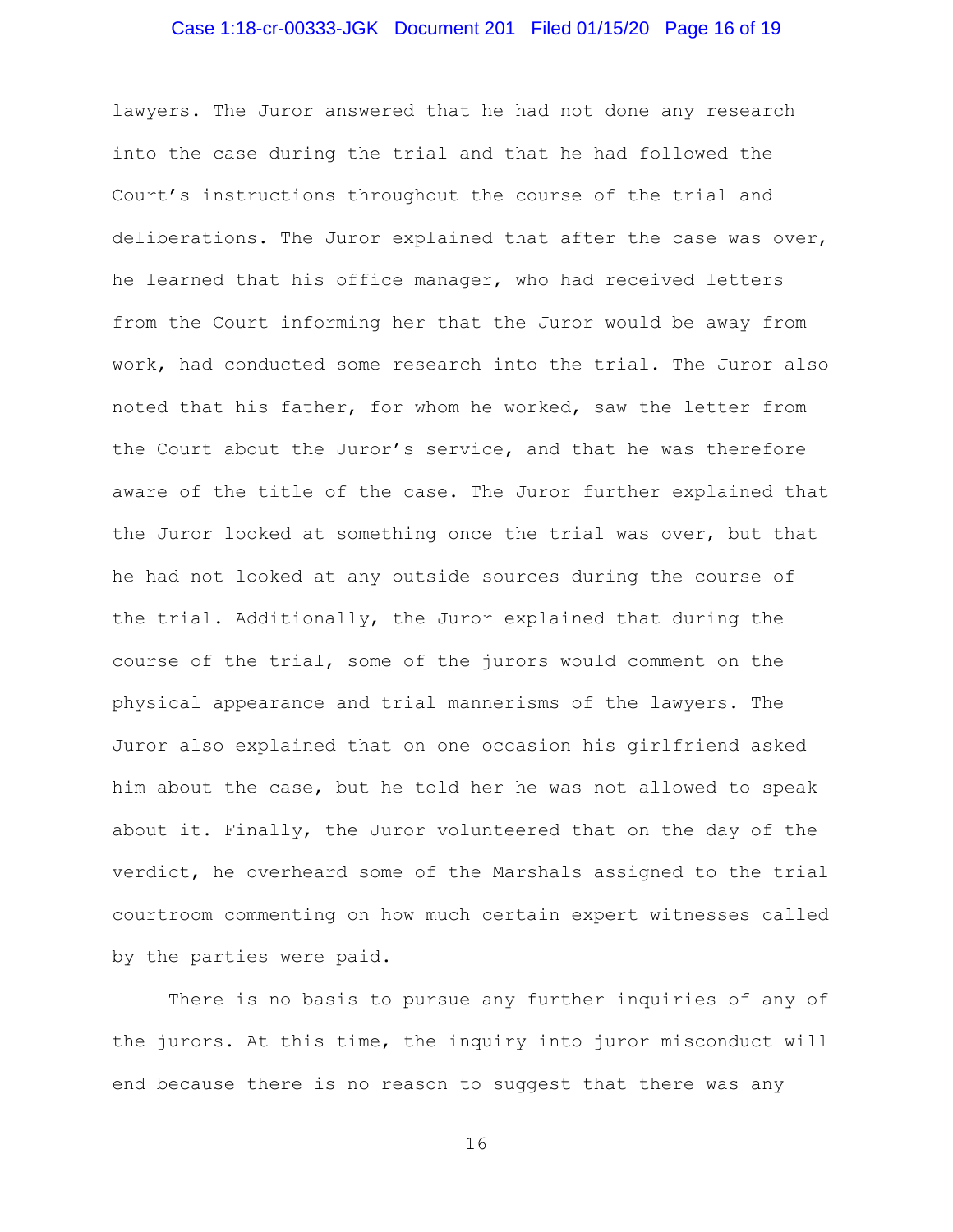## Case 1:18-cr-00333-JGK Document 201 Filed 01/15/20 Page 17 of 19

prejudicial information improperly brought to the attention of the jury in this case. See United States v. Stewart, 433 F.3d 273, 303 (2d Cir. 2006) ("The inquiry should end whenever it becomes apparent to the trial judge that 'reasonable grounds to suspect prejudicial jury impropriety do not exist.'") (quoting Moon, 718 F.2d at 1234). Similarly, nothing that has come to light rises to the level that would warrant a new trial or any other sort of relief that the defendant might seek.

Indeed, the interview of Juror No. 3 confirmed the decision not to conduct further inquiries. During the interview, the Juror was forthcoming in his answers and explained in matter-offact and credible terms how his father and boss could have learned about the case by virtue of the Court's letter sent to the Juror's employer. He further credibly explained that he had not looked up information about the case or counsel during trial. To the extent that there is any conflict between Juror No. 3's testimony and the allegations contained in Juror No. 6's letter, Juror No. 3's direct statements are more credible than the alleged comments that Juror No. 6 claims to have overheard, particularly when the Court instructed the jurors to bring to the Court's attention during the trial if any juror violated the Court's instructions not to look at or listen to anything about the case outside the courtroom. Further, Juror No. 6 brought his concerns to the Court only after he became dissatisfied with the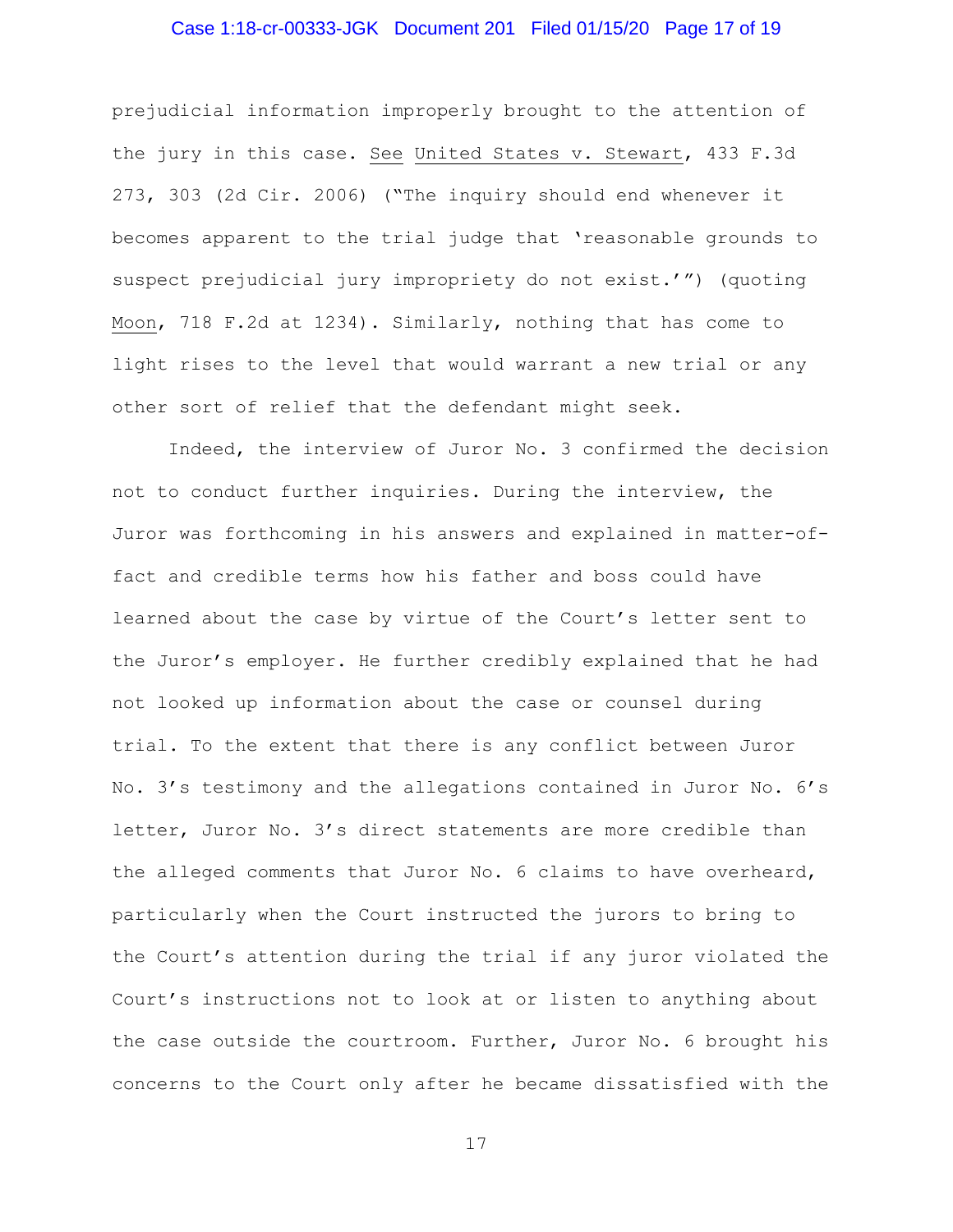## Case 1:18-cr-00333-JGK Document 201 Filed 01/15/20 Page 18 of 19

unanimous verdict. Moreover, even crediting Juror No. 6's hearsay account that some information came to the attention of the jury in the form of information about defense counsel, such extraneous information does not rise to the level that it would likely influence a typical juror. See Bibbins, 21 F.3d at 17 (citing Miller v. United States, 403 F.2d 77, 83 n.11 (2d Cir. 1968)). Thus, the defendant has failed to show that there is any basis for a continuing juror inquiry and no basis to overturn the verdict based on alleged extraneous information considered by any juror.

There is no "clear, strong, substantial and incontrovertible evidence" that "extraneous prejudicial information was improperly brought to the jury's attention" warranting further post-verdict inquiry. See Baker, 899 F.3d at 130-31; Fed. R. Evid. 606(b)(2)(A).

#### **CONCLUSION**

After considering all the allegations brought to the Court's attention, all the arguments of the parties, and after conducting a post-verdict interview with one Juror in this case, the Court declines at this time to conduct any further inquiries